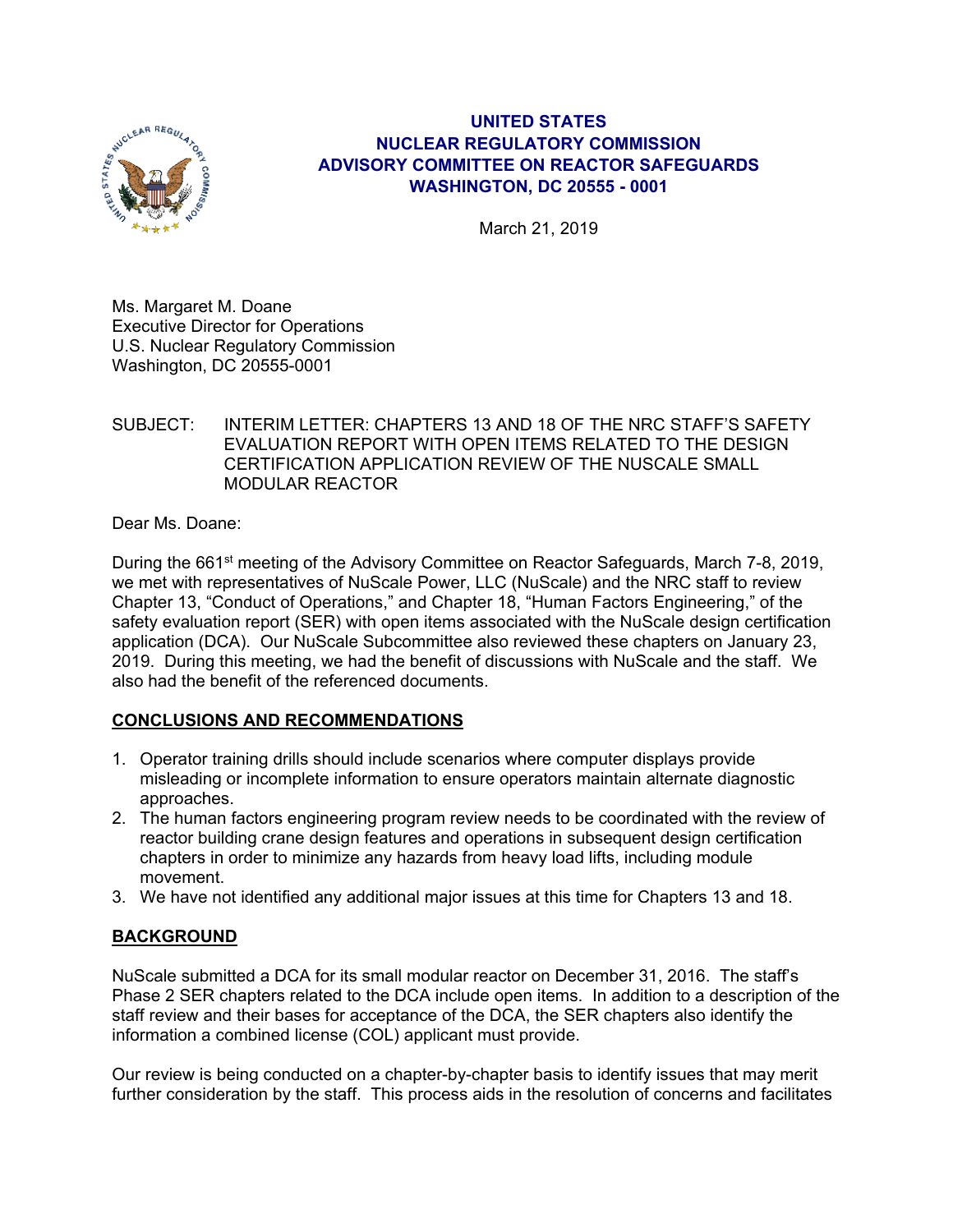timely completion of the design certification application review. Our review addresses the staff's SER and DCA Chapter 13, Revision 1 and Chapter 18, Revision 1 along with supplemental material, including NuScale responses to staff requests for additional information.

### **DISCUSSION**

For this interim letter, we note the following observations on selected elements of the design addressed in these chapters.

### **DCA Chapter 13 – Conduct of Operations**

The SER on Chapter 13 summarizes the requirements for the COL applicant in the areas of:

- The management and technical support organization,
- Description and schedule of initial personnel training and qualification,
- Design features, facilities and equipment used to support emergency response functions,
- Site-specific information for operational programs,
- Administrative and operating procedures used by the operation organization to ensure activities are conducted in a safe manner

The DCA Chapter 13 topics on the physical security plan, cyber security plan and fitness for duty were not reviewed in this SE because they contain security related information.

There is significant overlap between Sections 13.4, "Operational Programs," 13.5, "Plant Procedures," and all of Chapter 18. The one significant open item in Chapter 13 applies equally well to Chapter 18. It is related to the staff review of NuScale Generic Technical Guidelines (GTGs) focused on (1) the three critical safety functions (CSFs) defined by NuScale, (2) the methodology used to identify key operator actions, and (3) the CSF flowchart logic and operator actions necessary to assess and maintain these functions. The applicant has submitted responses to the staff's requests for additional information. At present, the staff is unable to conclude the NuScale GTGs are acceptable for use as a basis for the development of COL applicant plant specific technical guidelines. NuScale has performed Integrated System Validation (ISV) testing, which will provide needed input for the staff evaluation, as well as any necessary changes to the GTGs and the associated post-accident monitoring variables. The ISV activity and report will be completed as part of the DCA and are being followed as an Open Item.

The staff tentatively concluded that passive reactivity management during an anticipated transient without scram can be credited. However, this is still under review as parts of Chapters 15 and 19. Thus, until these reviews are completed it is premature to draw this conclusion here.

NuScale plant operations rely on computer assistance, including summary displays of plant status. That assistance will be helpful to the operators and protects against some of the most common human errors. However, it may also result in an over reliance on computer aids. NuScale noted that, as part of operator training, black-screen scenarios are conducted with primary computer failures and operators must rely on direct diagnosis of plant instrumentation data. We note that partial computer failures may be more limiting than complete failures. Operator training drills should include scenarios where computer displays provide misleading or incomplete information to ensure operators maintain alternate diagnostic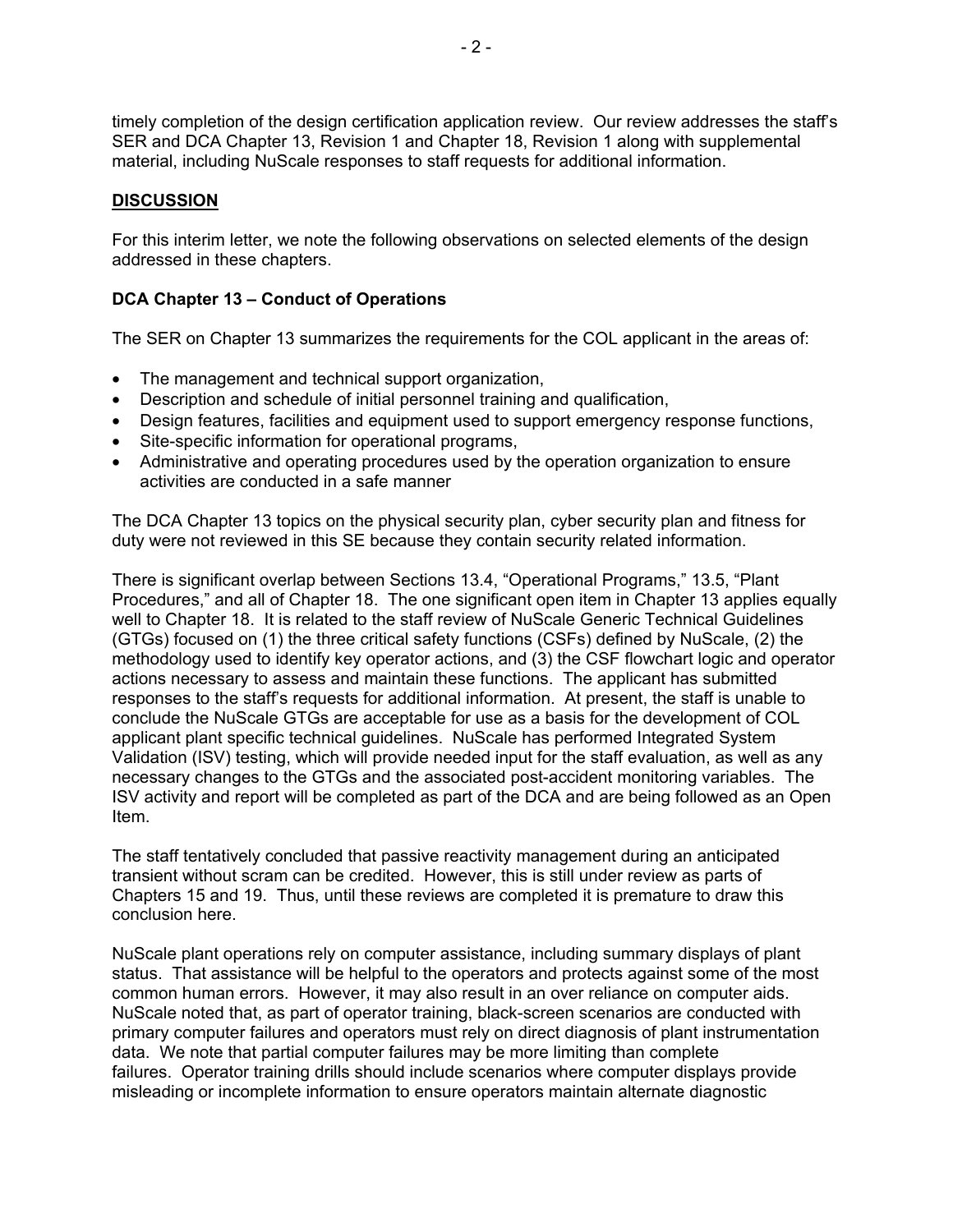approaches. Operators should not rely exclusively on high-level computerized information but check and verify available redundant plant information for appropriate response.

#### **DCA Chapter 18 – Human Factors Engineering**

This chapter describes the human factors engineering (HFE) program for the NuScale plant. The HFE program takes advantage of state-of-the art technology and incorporates accepted HFE standards and guidelines, including the applicable staff guidance (NUREG-0711). The staff reviewed the HFE program under four general activities described in NUREG-0711:

- Planning & analysis HFE program management, operating experience review, functional requirements and function allocation, task analysis, staffing and qualifications, and treatment of 'important human actions'
- Design human-system interface design, procedure development, and training program development
- Human factors verification and validation
- Operational implementation implementation and operation, and design implementation

In addition to developing a well-defined HFE program, NuScale has gone further at the DCA stage, completing many of the tasks included in their program. The results of this comprehensive work are reported in technical reports cited in Chapter 18 and in citations in those reports. Some have been included by reference in Chapter 1.

The NuScale simulator control panel layout and proposed operational practices evolved from testing with operators. The staffing and qualifications program is based on actual tests for a variety of scenarios. It is anchored to operating experience reviews, functional requirements analysis and function allocation, task analysis, and development of human-machine interface, for which there are technical reports.

The SE has 23 open items, most of which should be resolved when the staff reviews the results of NuScale's verification and validation program, including the ISV. All of the open items are confirmatory in nature. Closure of some items will require completion of the SERs for Chapters 7, 15 and 19.

A unique feature of the NuScale design involves heavy load lift and movement adjacent to operating reactors. The 12 module NuScale plant will have module movement for refueling every two months. Each refueling requires a NuScale module to be removed and relocated to the refueling station. When refueled, the module is returned to its original location. Such heavy load lift operations will be frequent, involving constant activity adjacent to operating reactors.

The HFE issues related to heavy load lifting and module movement deserve attention. The staff appropriately identified the notion of risk relative to the reactor-building crane and its operation. NuScale noted that these HFE issues pertaining to module movement will be addressed by the crane vendor. We emphasize that the applicant is responsible for this HFE analysis and the staff is expected to review it at the DCA or COL stage. In addition, NuScale design features not currently included and detailed for module movement could be incorporated to reduce the probability that a load drop would damage an operating module or the pool wall. The HFE program review needs to be coordinated with a review of these potential design features in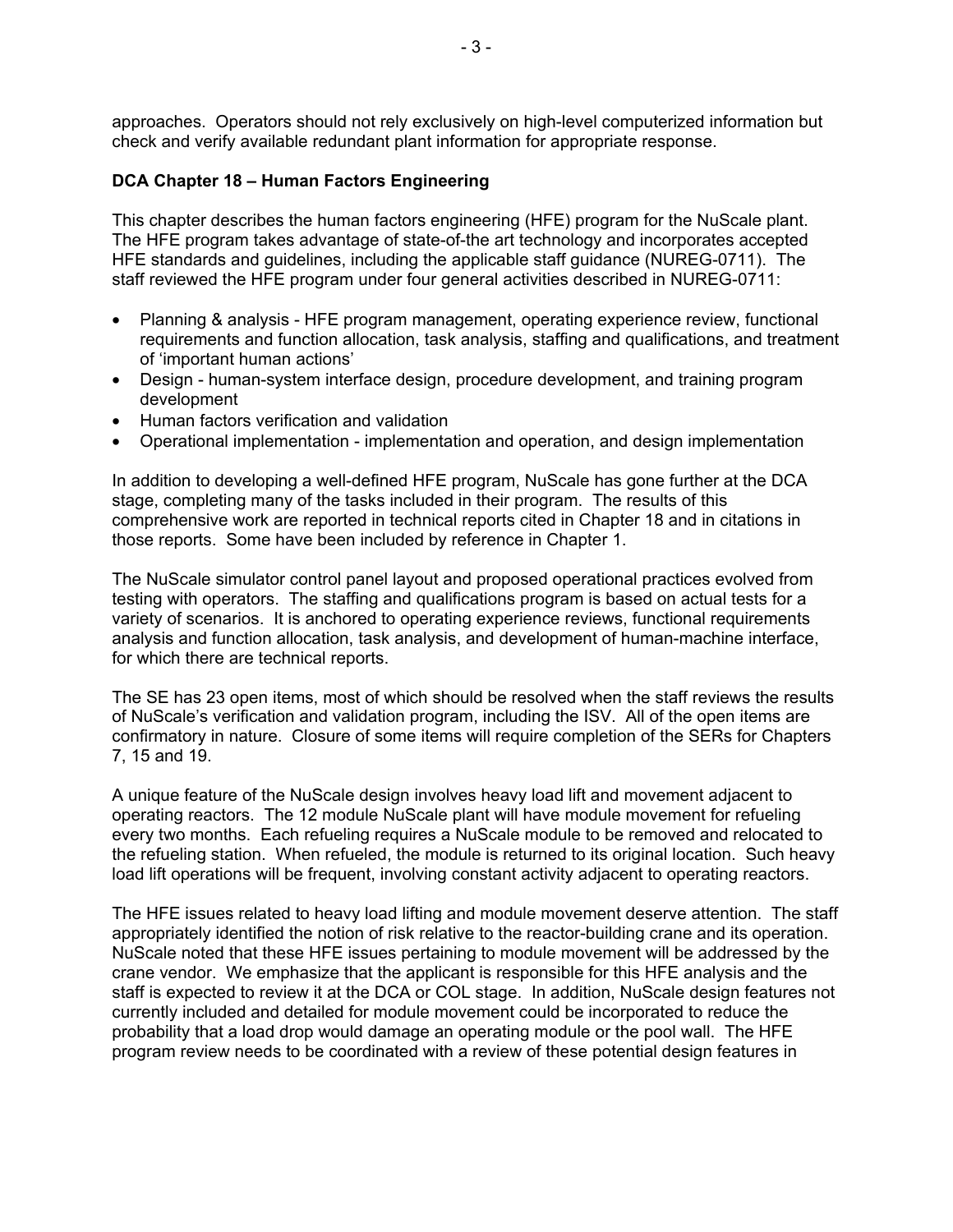subsequent DCA chapters to minimize any hazards from heavy load lifts that include module movement. This also includes HFE review considering incremental installation of additional modules while some are already operating.

#### **SUMMARY**

We have identified some items that need to be resolved. However, we have not identified any additional major issues at this time for Chapters 13 and 18.

Sincerely,

*/RA/* 

Peter C. Riccardella Chairman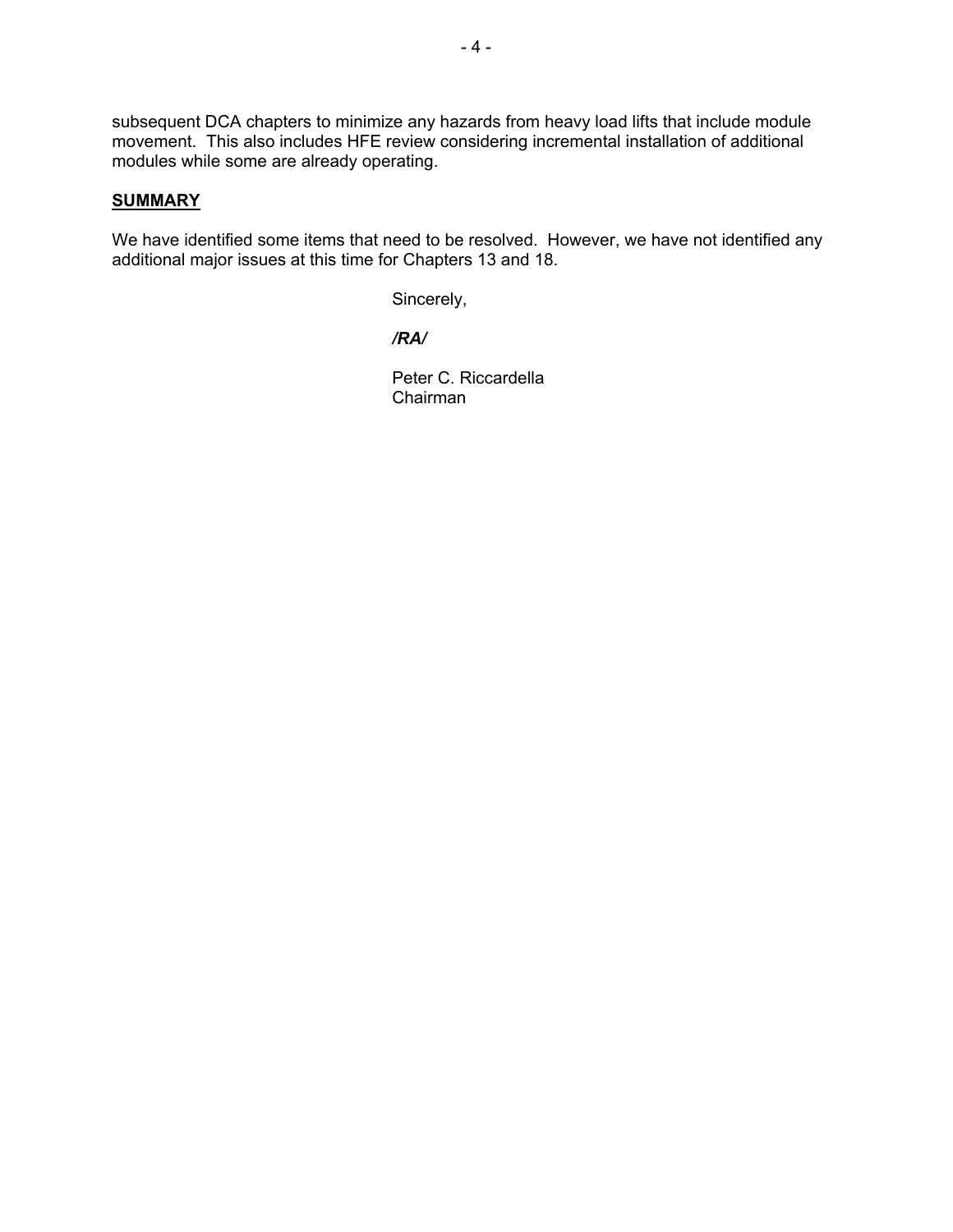#### **REFERENCES**

1. U. S. Nuclear Regulatory Commission, "NuScale Power, LLC, Design Certification Application - Safety Evaluation With Open Items for Chapter 13, 'Conduct of Operations'," January 3, 2019 (ML18233A533).

2. NuScale Power, Design Certification Application, Chapter 13, "Conduct of Operations," Revision 1, March 15, 2018, (ML18086A060).

3. U. S. Nuclear Regulatory Commission, "NuScale Power, LLC, Design Certification Application - Safety Evaluation With Open Items for Chapter 18, 'Human Factors Engineering'," Proprietary, January 2, 2019 (ML18199A279).

4. U. S. Nuclear Regulatory Commission, "NuScale Power, LLC, Design Certification Application - Safety Evaluation With Open Items for Chapter 18, 'Human Factors Engineering'," January 2, 2019 (ML19017A253).

5. NuScale Power, Design Certification Application, Chapter 18, "Human Factors Engineering," Revision 1, March 15, 2018, (ML18086A065).

6. NuScale Power, Design Certification Application, Chapter 1, "Introduction and General Description of the Plant," Revision 1, March 15, 2018 (ML18086A149).

7. U.S. Nuclear Regulatory Commission, NUREG-0711, "Human Factors Engineering Program Review Model," Revision 3, November 30, 2012 (ML12324A013).